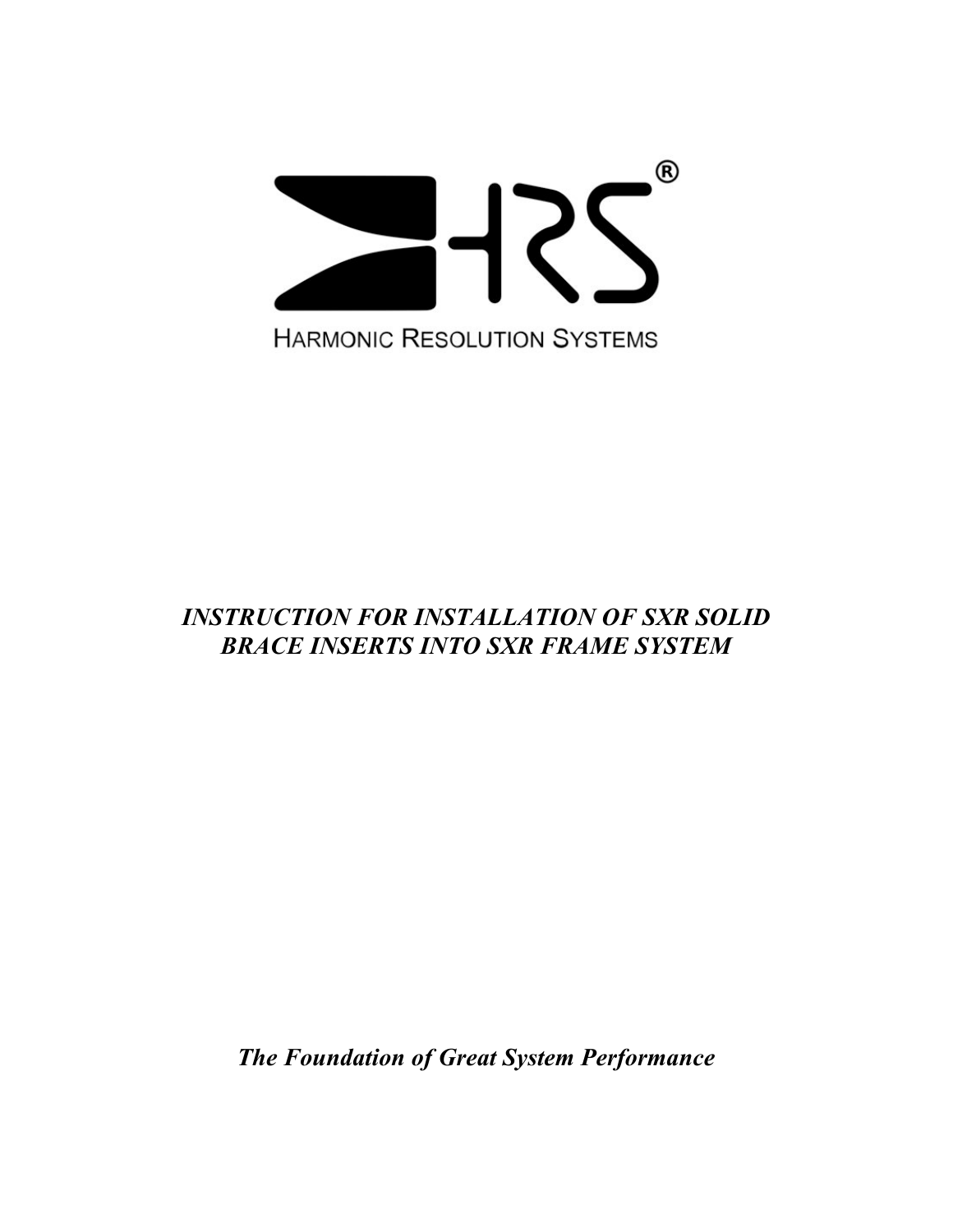### *Introduction*

*Thank you for purchasing the Harmonic Resolution Systems SXR Audio Stand and the SXR Solid Brace Inserts. When used properly, it will give you many years of superior musical or video signal reproduction.*

*The SXR Audio Stand significantly reduces the negative impact of structure-borne noise on your audio or video component performance. Decades of engineering experience, custom material development, and listening tests are incorporated into the design of the SXR Audio Stand. This high performance product from Harmonic Resolution Systems, Inc. will enable your audio/video source and amplification components to achieve high levels of performance.*

*The SXR Solid Brace Inserts are designed to increase the acoustical performance of the SXR frame system even further by adding more mass, stiffness, and damping. They are also specifically designed to support oversized isolation bases and isolation bases with increased load capacity. They are typically used where maximum performance is desired from the SXR frame system and where you need more load capacity than what is possible with our standard models. The SXR Signature Series Frame performance is achieved when latest production version of the SXR Solid Brace Insert is installed at every isolation base location in a SXR system.*

*Please read this manual completely prior to assembly and use of your SXR Solid Brace Inserts. It contains instructions necessary for proper assembly, use, and care of this system. Proper care of your SXR Audio Stand will ensure optimum performance and an aesthetically appealing system.*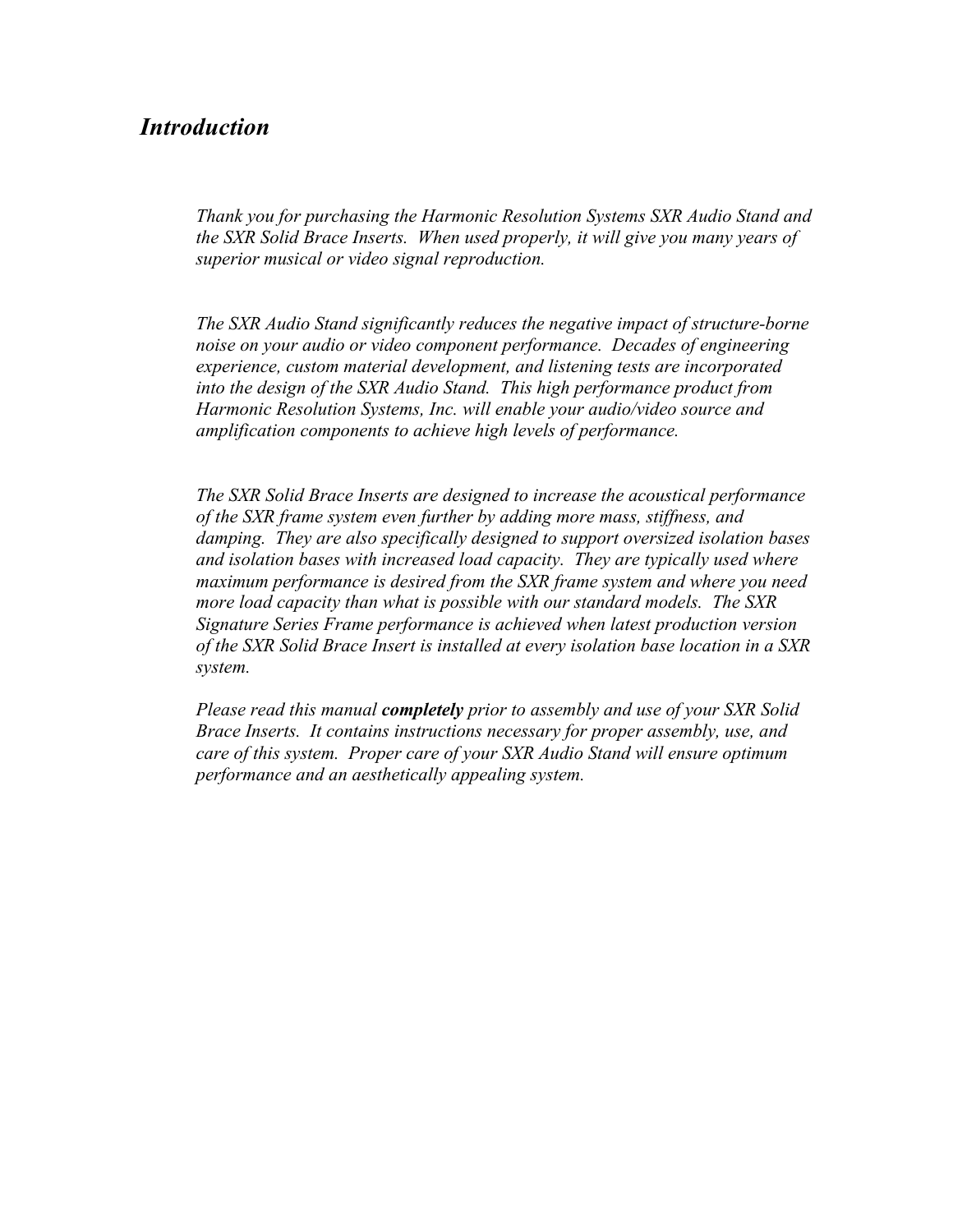# *Set-Up Instructions*

*The SXR Solid Brace Inserts are use in pairs as shown in photo 1 below.*





*Step 1. Prior to installing the SXR Solid Brace Inserts remove any existing isolation bases from the desired frame location and make sure all of the bolts that attached the cross bars to the frame are not tight (back off 1/8 turn from full tight position). This will allow the frame to move slightly when installing the solid brace inserts.*

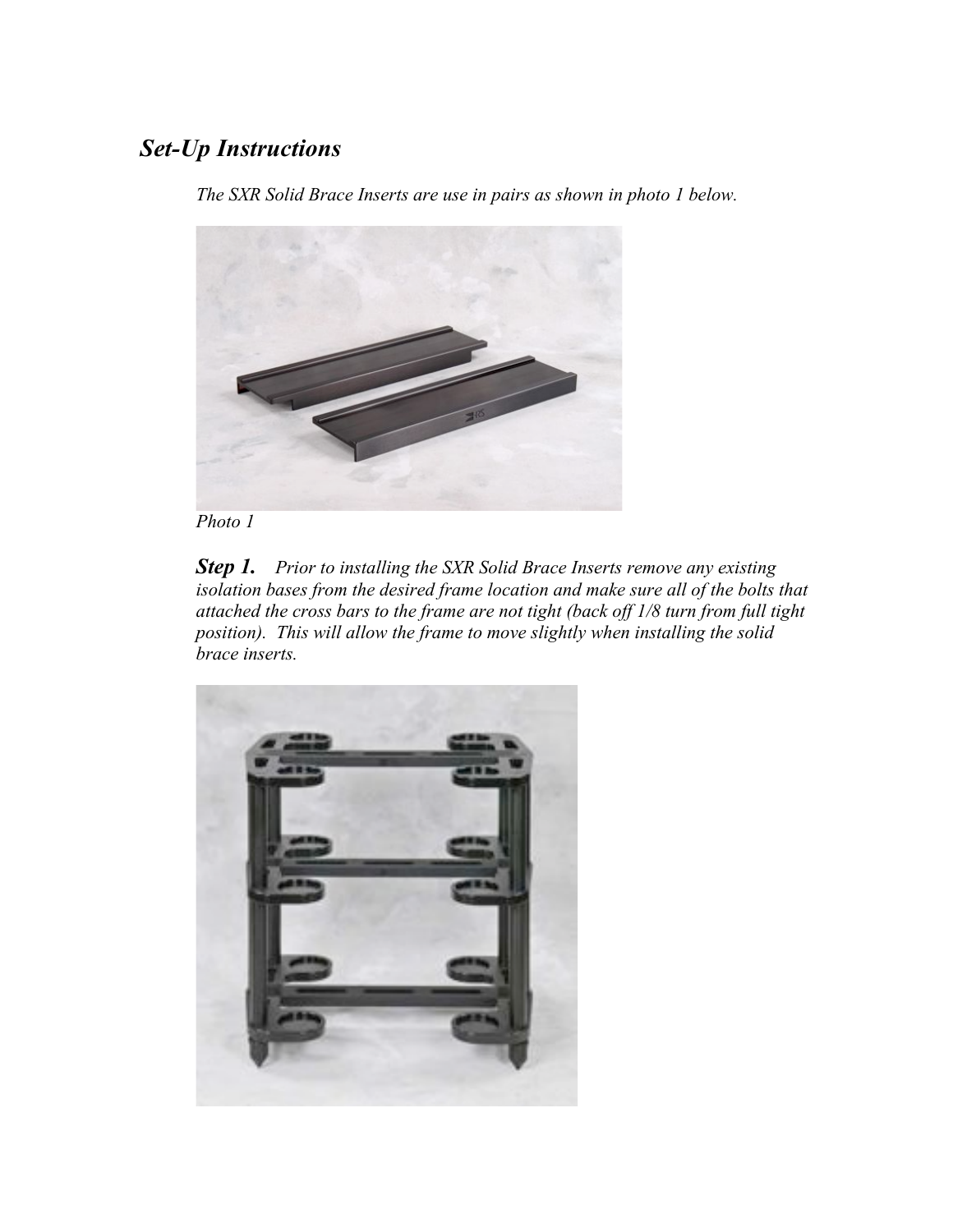*Step 2. With the HRS logo facing outward place one SXR Solid Brace Insert in the front of the frame and then the second unit in the rear of the frame as shown in photo 3.*



*Photo 3*

*Step 3. Rock the solid brace inserts back and forth to engage the polymer element with the frame and keep working then down until in full contact with the frame. Once the SXR Solid Brace Inserts are in place you can hand tighten the bolts on the cross frame at each level. There is no need to over torque the frame. The best performance will come from bolts that are just snug (not with lots of torque).*

**Step 4.** *Check to make sure the isolation base you will load into the SXR Solid Brace Insert is the correct size. All of the feet on the isolation base need to sit in the center channel of the front and rear SXR Solid Brace Inserts. If the isolation base you have does not line up properly please contact your authorized dealer or our factory for assistance. When you have confirmed the fit is correct then load the isolation base into the SXR Solid Brace Insert as shown in photo 4.*



*Photo 4*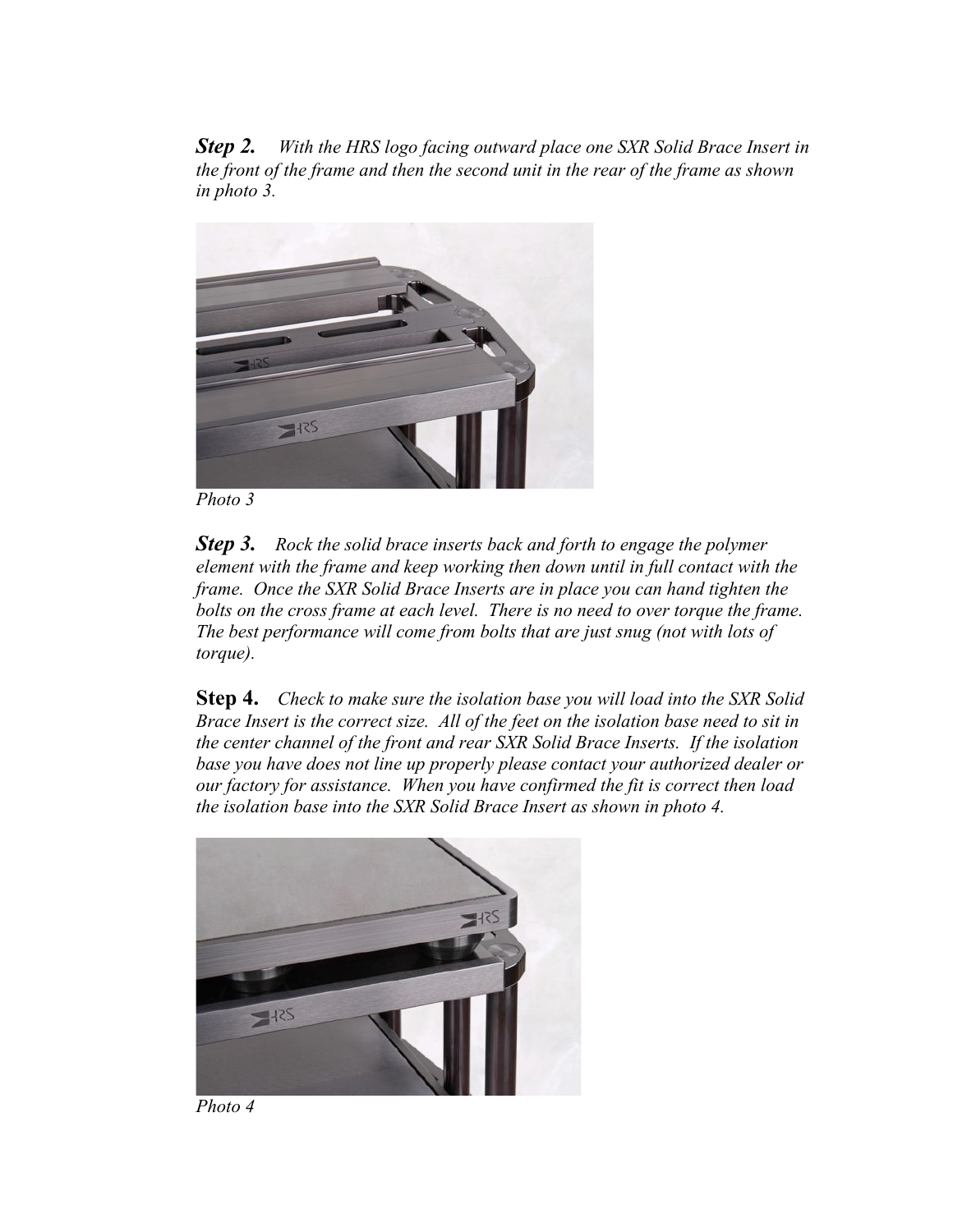#### *Care and Maintenance*

*The SXR Solid Brace Inserts are a very low maintenance item that will provide many years of trouble-free performance by applying these basic care instructions.*

*Clean the external surfaces of the SXR Solid Brace Inserts per the same instructions received with your SXR Frame.* 

#### *Warranty*

### *Limited Warranty*

*Harmonic Resolution Systems warrants the product designated herein to be free of manufacturing defects in material and workmanship subject to the conditions herein set forth, for a period of 90 days from the date of purchase by the original purchaser. If the purchaser registers the unit with Harmonic Resolution Systems by mailing in the warranty card, together with a copy of the bill of sale, within 14 days of the date of purchase, said purchaser would be registered for an extended service contract. The extended service contract extends the 90 days to a period of 5 years from the date of purchase by the original purchaser or no later than 6 years from the date of shipment to the authorized Harmonic Resolution Systems dealer, whichever comes first. This warranty is subject to the following conditions and limitations.*

- *1. This warranty is subject to the following conditions and limitations. The warranty is void and inapplicable if the product has been used or handled other than in accordance with the instructions in the owner's manual, abused or misused, damaged by accident or neglect or in being transported, or the defect is due to the product being repaired or tampered with or modified by anyone other than Harmonic Resolution Systems. The product must be packed and returned to Harmonic Resolution Systems by the customer at his or her sole expense. A written description of the defect and a photocopy of the original purchase receipt must accompany a returned product. This receipt must clearly list model and serial number, the date of purchase, the name and address of the purchaser and authorized dealer and the purchase price. Harmonic Resolution Systems reserves the right to modify the design of any product without obligation to purchasers of previously manufactured products and to change the prices or specifications of any product without notice or obligation to any person.*
- *2. Warranty does not cover normal recommended care and maintenance.*
- *3. Harmonic Resolution Systems shall not be responsible in any way for consequential or indirect damages or liabilities resulting from the use of the product covered herein or resulting from any breach of this warranty or any implied warranty relating to said product.*